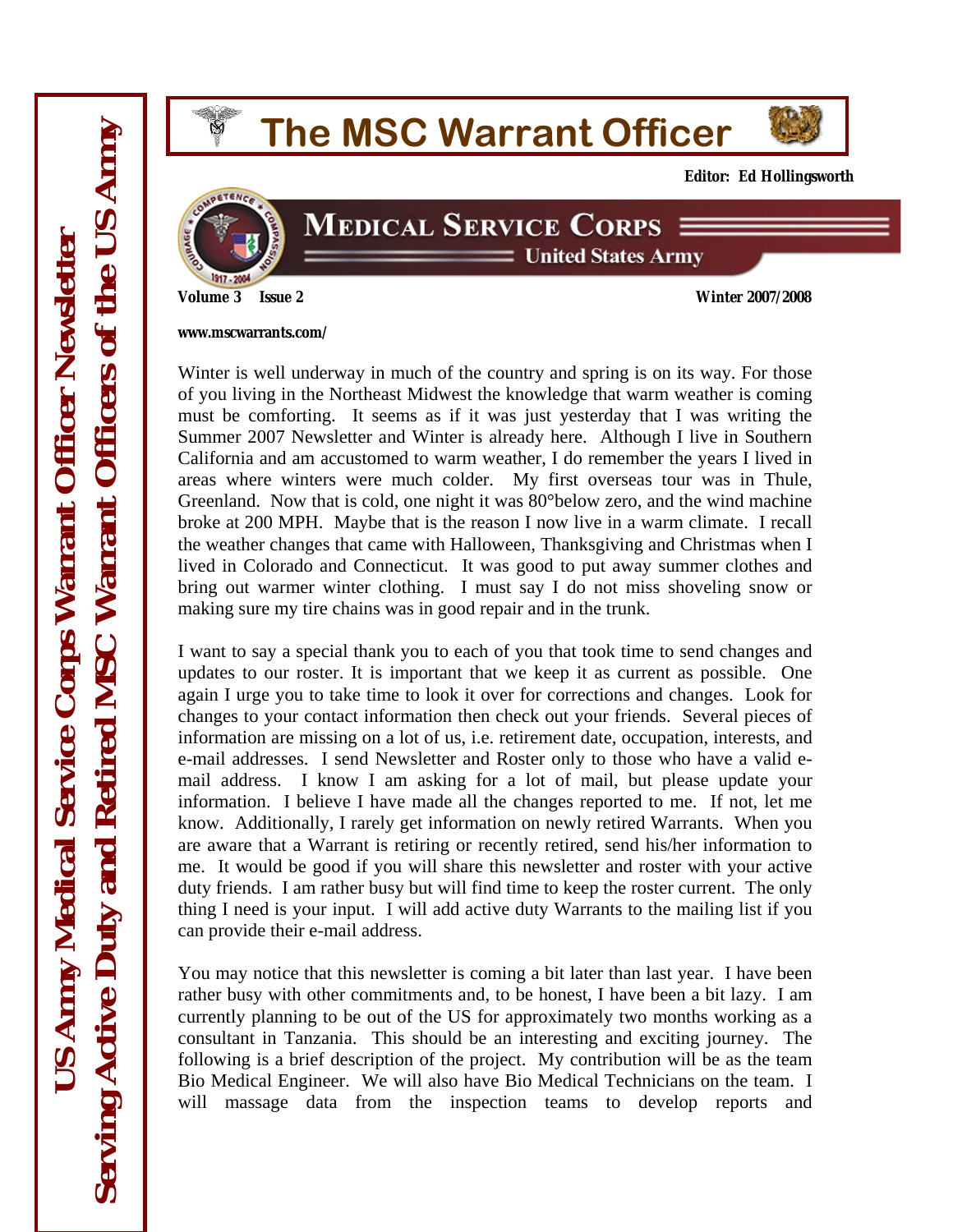recommendations regarding the many facets of equipment status, maintenance, and replacement. I had previously agreed to do the full six month project and when contract negotiations broke down I elected to remain in the US. Since then the project has experienced significant difficulties and have asked me to spent eight weeks in country to get the project on track and develop processes and procedures so they can complete the study. This is a project tailor made for me. I really enjoy working a project when it is in extreme difficulty.

#### **Consultancy Services for District Hospitals Medical/Technical Needs Assessment Study: Tanzania**

Recently, the World Bank awarded MSCI a contract to conduct a situational analysis and needs assessment of the medical and technical equipment requirements of 93 district hospitals, designated hospitals, and regional hospitals that provide Level I services in Tanzania. This Study will prepare plans of action for improving service delivery and training of staff for the Tanzania Health Sector and local Government Reform programs. In addition, the MSCI Consultant Team will develop a set of recommendations to strengthen the procurement system (and ensure its transparency) and an investment plan for the acquisition and/or replacement of medical equipment in priority service areas.

Respectfully:

Ed Hallingsunst

### Credit Cards

I received the following as one of the many e-mail messages we receive on a regular basis. Some of these messages are cute, some are worthless, a few silly, and occasionally one comes along that is worth reading and paying attention to. I believe this is one of those.

I have no idea who wrote this, but he/she does have a few good ideas.

1. Rather than sign the back of your credit cards write the words 'PHOTO ID REQUIRED' where you would normally add your signature.

2. When you are writing checks to pay on your credit card Accounts, DO NOT put the complete account number on the 'For' line. Instead, just put the last four numbers the credit card company knows the rest of the number, and anyone who might be handling your check as it passes through all the check processing channels won't have access to it.

3. Put your work phone number on your checks instead of your home Phone. If you have a PO Box use that instead of your home address. If you do not have a PO Box, use your work address. **Never** have your SS number printed on your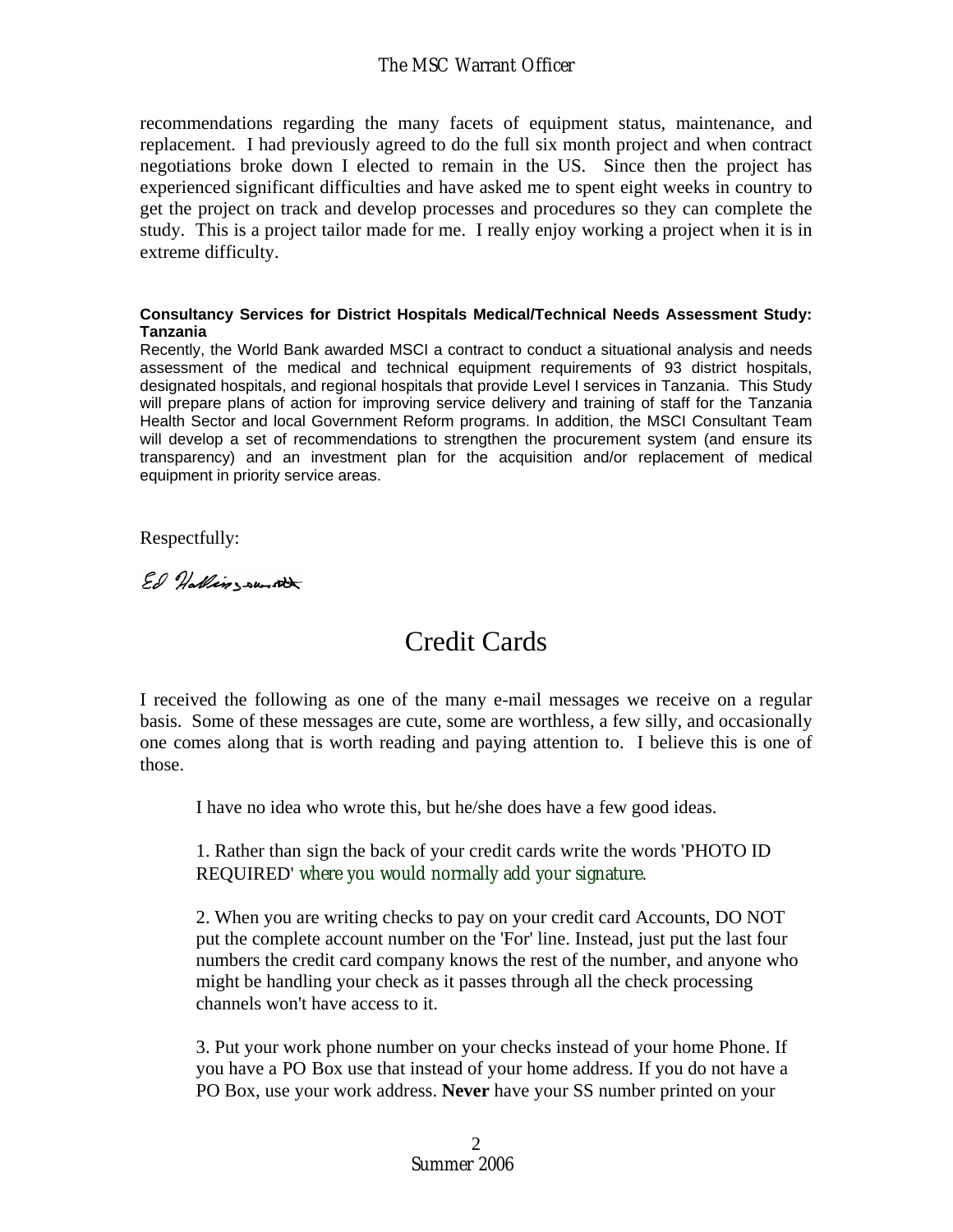checks. (DUH!) You can add it if it is necessary, but only if it is absolutely necessary. But if you have it printed, anyone can get it.

4. Place the contents of your wallet on a photocopy machine. Copy both sides of each license, credit card, etc. You will know what you had in your wallet and all of the account numbers and phone numbers to call to cancel. Keep the photocopy in a safe place. I also carry a photocopy of my passport when I travel either here or abroad. We've all heard horror stories about fraud that's committed on us in stealing a name, address, Social Security number, credit cards, etc.

5. We have been told we should cancel our credit cards immediately. But the key is having the toll free numbers and your card numbers handy so you know whom to call. Keep the numbers where you can find them.

6. File a police report immediately in the jurisdiction where your credit cards, etc., were stolen. This proves to credit providers you were diligent, and this is a first step toward an investigation (if there ever is one).

7. Call the 3 national credit reporting organizations immediately to place a fraud alert on your name and also call the Social Security fraud line number. I had never heard of doing that until advised by a bank that called to tell me an application for credit was made over the internet in my name. The alert means any company that checks your credit knows your information was stolen, and they have to contact you by phone to authorize new credit.

By the time I was advised to do this, almost two weeks after the theft, all the damage had been done. There are records of all the credit checks initiated by the thieves' purchases, none of which I knew about before placing the alert. Since then, no additional damage has been done, and the thieves threw my wallet away this weekend (someone turned it in). It seems to have stopped them dead in their tracks.

Now, here are the numbers you always need to contact about your wallet, etc., has been stolen:

- 1.) Equifax: 800-525-6285
- 2.) Experian (formerly TRW): 888-397-3742
- 3.) Trans Union: 800-680 7289
- 4.) Social Security Administration (fraud line): 800-269-0271

If you consider this information of potential value please pass it on to friends and families.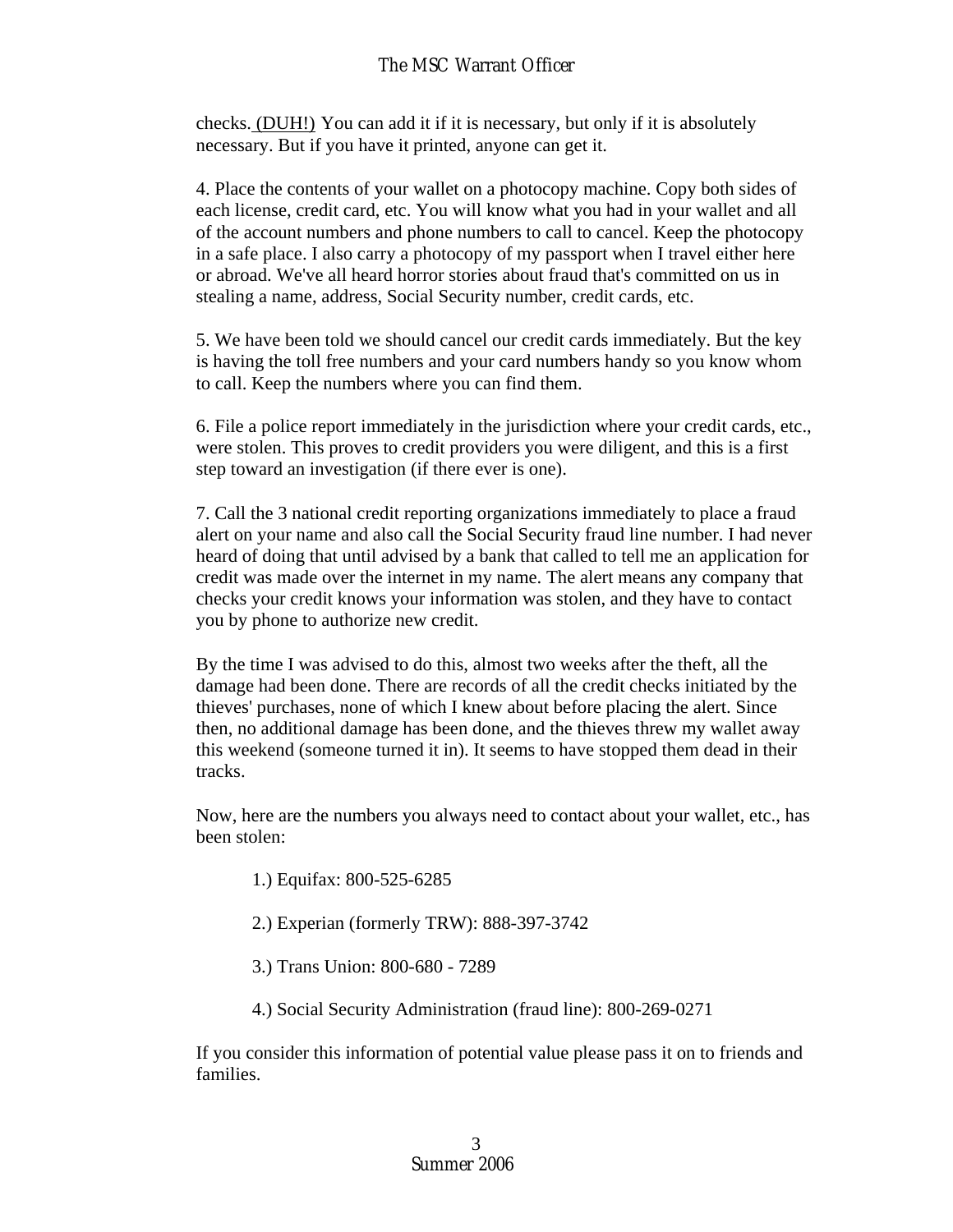### 2008 MSC Reunion

Several MSC Warrant Officers have become members of the Silver Caduceus Association of Officers and Warrant Officers, Inc. in the past three or four years. If you are one that has not joined please consider joining this worthwhile organization.

We are organized with approval of the Secretary of State of Texas, as well as with the Internal Revenue Service as a tax exempt 501 (C) (19) organization, to promote worldwide exposure of our Corps. Our goals include promoting the history and traditions of the US Army Medical Service Corps, fostering fraternal relationships with other military and veterans groups, enhancing continuing education among members and providing a scholarship program for persons related to association members for under-graduate and graduate programs.

I sincerely hope you can join us for our biennial reunion to be held in San Antonio, Texas, 25-27 September 2008. Each reunion seems to be better than the one before. This is an excellent opportunity to visit old friends and to reminisce. Each of you have an excellent, and sometimes colorful military career, this is an opportunity to revisit those times and events for which you are so proud today. The reunion will be at the Doubletree hotel on the 410 loop near the airport. This is an excellent hotel with excellent facilities. We have negotiated a special room rate for the reunion. Details of the event will be forthcoming. A membership application is at the end of this newsletter. I urge you to seriously consider joining the Silver Caduceus Association of Officers and Warrant Officers, Inc.

This year we will reward a \$1,000 scholarship to a deserving young person in the name of the MSC Warrant Officers. I reported details of this to you previously. This is important for many reasons; most important is the value of the award to the recipient. And of course, a few crusty old Warrants get a nice "feel good" out of it as well.

### **Websites**

There are two websites I strongly encourage you to visit they are

**http://www.mscwarrants.com/** 

**http://www.silvercaduceusassociation.com/** 

It will come as no surprise to you when I tell you that the webmaster and architect of each of these two excellent websites is Joe McClain. Many of you knew Joe on active duty and some when he was Chief of the Maintenance Division at WRAMC as a DAC after retirement from the Army. Those of you who do not know Joe will have an opportunity to meet him at the reunion in September. We owe Joe a large debt of gratitude for his good work. Thank you, Joe!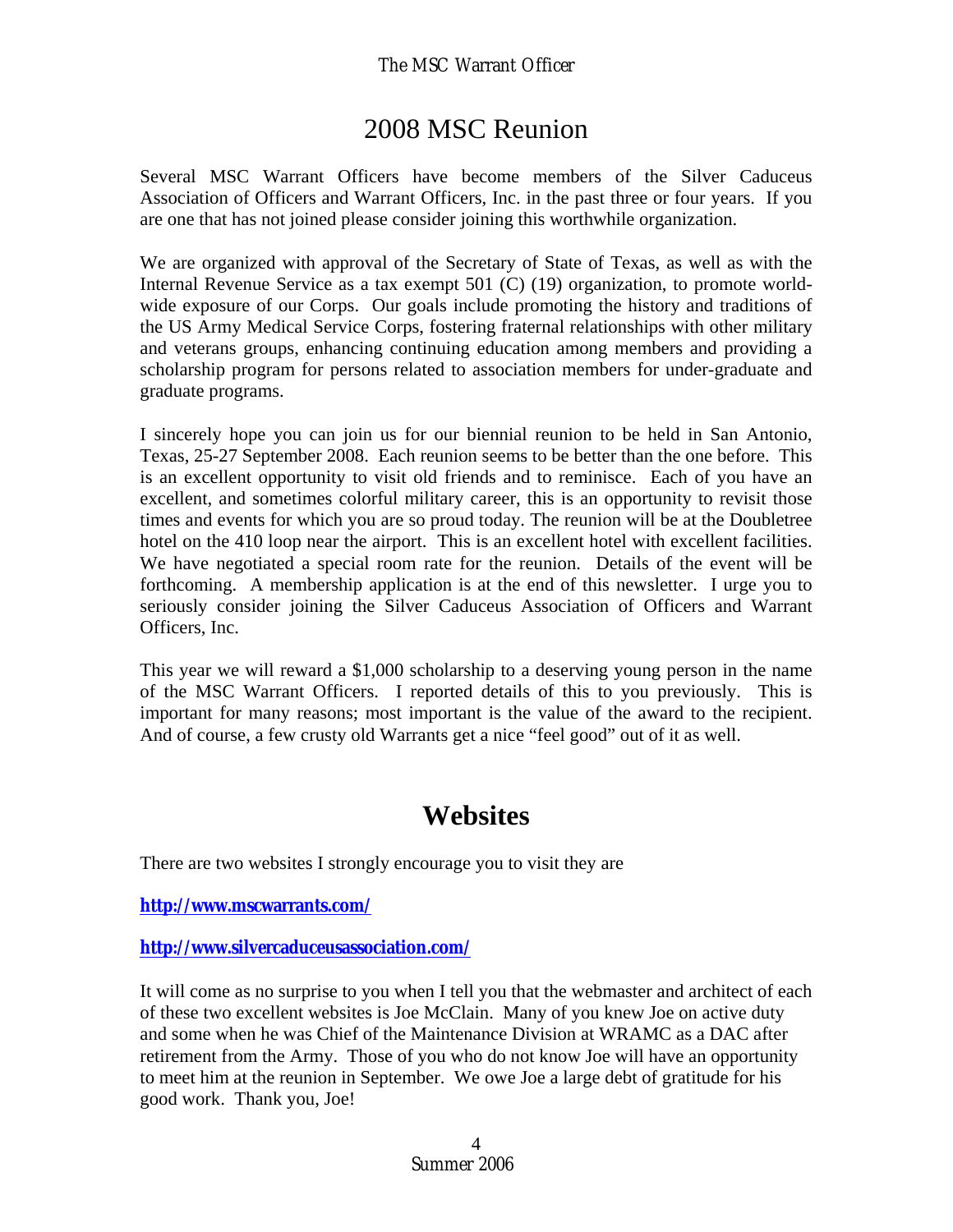#### Future Newsletters

If any of you would like to write anything for inclusion in the MSC Warrant Officer Newsletter, please send your input to me by way of e-mail. Newsletters such as ours are of much more value when more than one person contributes to its content.

#### **Attachments**

I have attached two documents to this newsletter,

1. The current MSC Warrant Officer Roster

*Note: The current MSC Warrant Officer Roster is not included on the web copy of the newsletter for security reason.* 

2. Membership application for the Silver Caduceus Association of Officers and Warrant Officers, Inc.

## **GOD BLESS AMERICA**